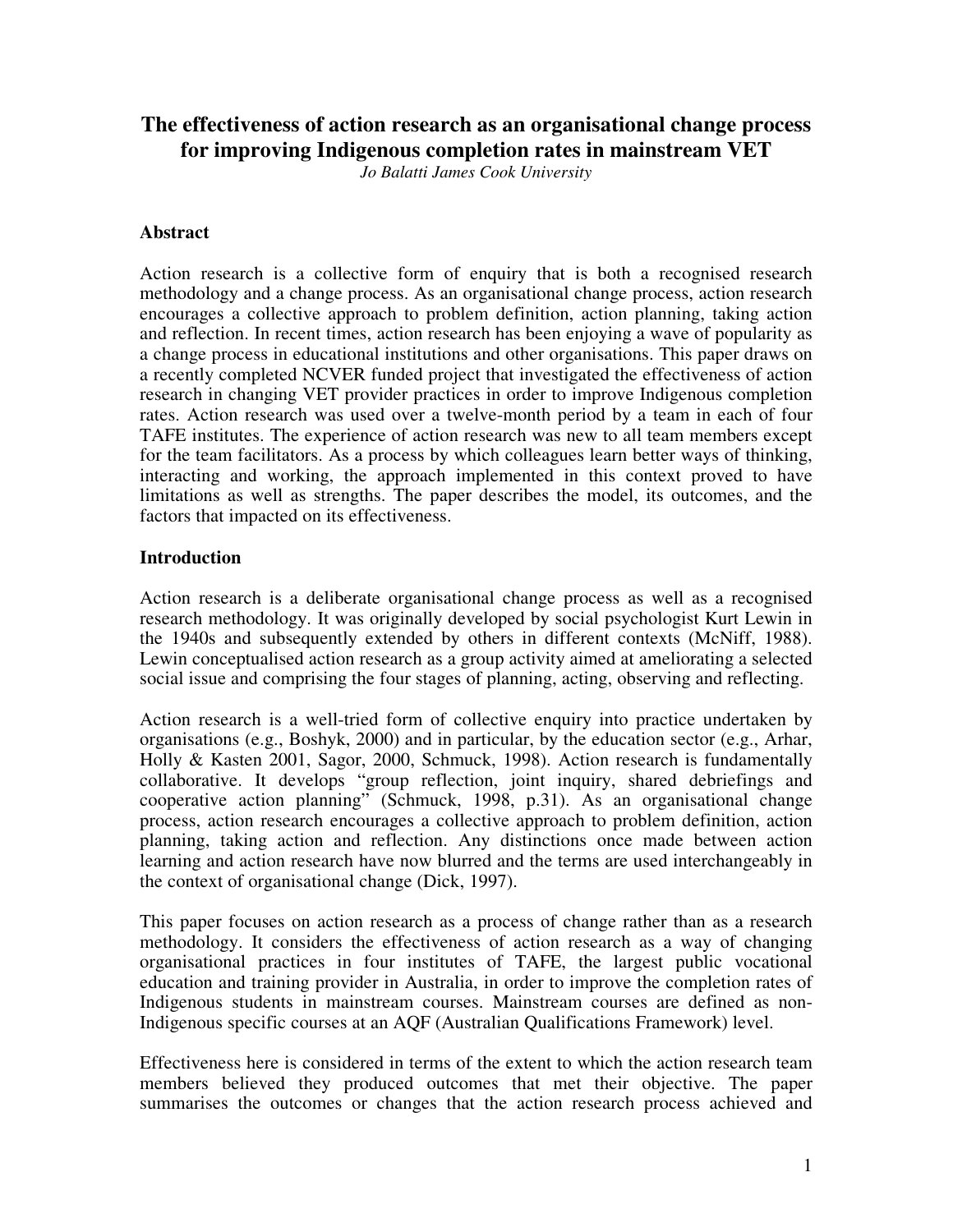identifies the factors that impacted on how the action research process unfolded in each of the four organisations. It begins with outlining the study that this paper draws on and because action research can be operationalised in many ways, it then describes the model of action research used.

# **The study**

The NCVER study (Balatti, Gargano, Goldman, Wood & Woodlock, forthcoming) was in response to the increasing need for TAFE institutes to make mainstream courses 'fit' Indigenous students' needs (and vice versa). TAFE institutes have historically enrolled a significant proportion of their total Indigenous student population in courses specifically designed to meet Indigenous needs and aspirations. Some of these have been access type courses and courses not on the AQF, but many others have been AQF courses designed for Indigenous-specific fields of practice e.g., health. In the current climate of resource scarcity and changing student demand, more Indigenous students are enrolling in courses that are part of mainstream TAFE offerings.

Whilst Indigenous engagement with VET has improved significantly in recent years, successful completion rates are lower nationally for Indigenous students when compared with the overall population (NCVER, 2002). Robinson and Hughes (1999) revealed that little or no monitoring of students in mainstream courses was taking place and little attention had been given to developing strategies to improve outcomes and reduce attrition rates. This action research study aimed to further understanding of four TAFEs' responses to the increasing number of Indigenous students in mainstream programs. This paper summarises the findings pertaining to one of the five research questions addressed in the study, namely, "How effective is action research methodology in bringing about changes in practice and policy at the institutional/local level"?

An action research team was formed in each of four TAFE institutes whose respective Indigenous student populations ranged from 6 per cent to 25 per cent of the total institute populations. The Indigenous clientele served by the institutes was very diverse comprising Aboriginal and Torres Strait Islander students ranging in age from school leavers to mature aged students and living in urban, regional, rural and remote settings.

The key research participants were the members of the action research teams. Each team comprised seven to ten core members who were almost always staff members. They included administrators, teachers, support officers, and managers. One team also had a student representative. All four teams included a team facilitator/researcher and an Indigenous Cultural Adviser. Criteria for team composition were diversity and relevance to the team's focus.

Within the broad scope of improving Indigenous completion rates in mainstream courses, each action research team chose its own focus. Three of the four teams chose specific programs while a fourth chose the general area of student support. The foci chosen by the teams were: Team 1: to improve residential block training delivered for Sports and Recreation students of whom 90% were Indigenous; Team 2: to improve support services to Indigenous mainstream students on campus; Team 3: to pilot and monitor the delivery of a pre-vocational construction course with integrated literacy on a remote Aboriginal community and to improve on campus delivery of the Language Literacy and Numeracy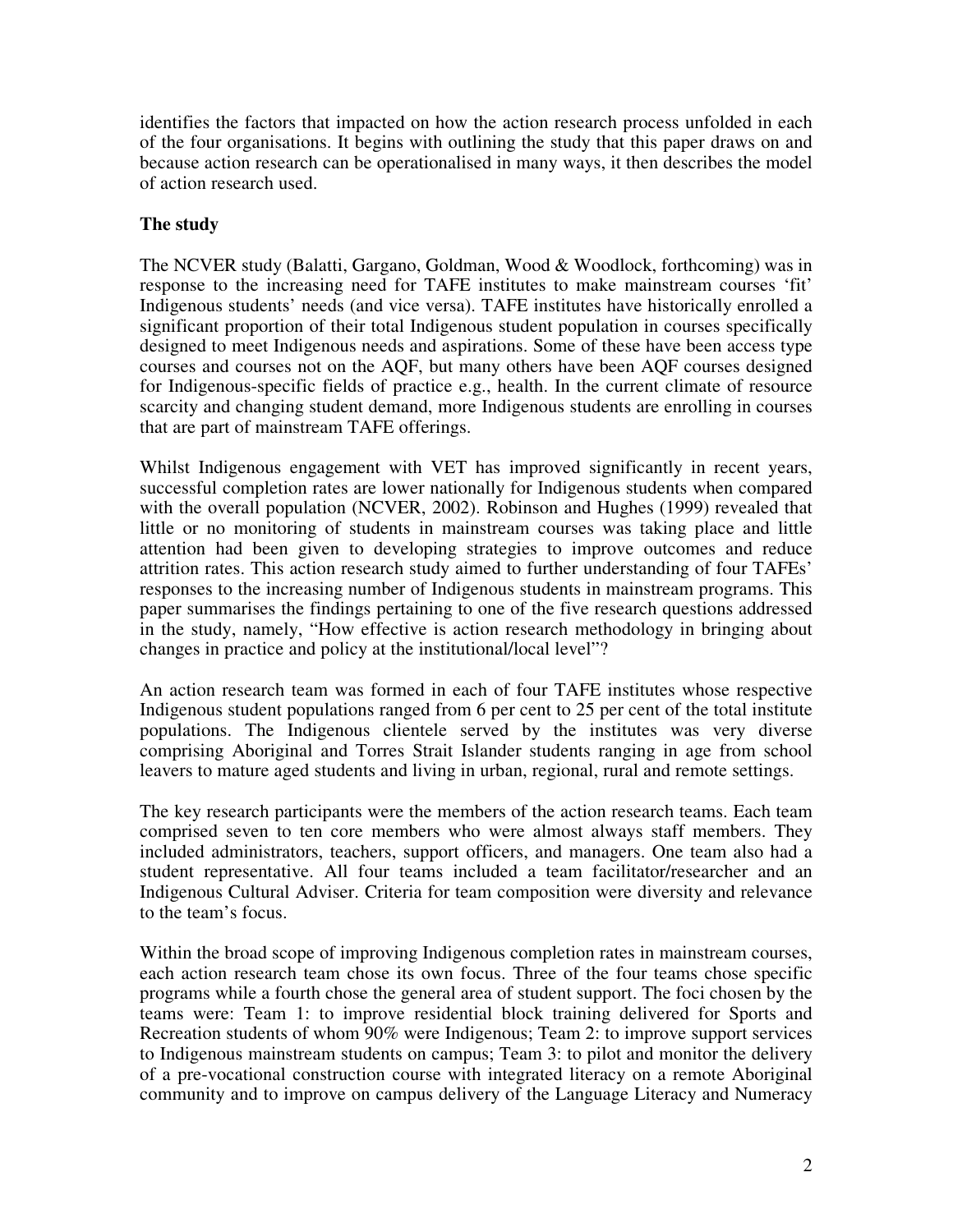program to Centrelink clients; and Team 4: to monitor and improve block training delivery to carpentry apprentices in the Torres Strait. Funding was provided to the teams to assist with their activities.

The four primary sources of data were: tapes, agendas and minutes of the meetings of the action research teams; journals kept by the action research team facilitators; monthly teleconferences and WEBBOARD discussion amongst the action research team facilitators; and two sets of semi-structured interviews (70 interviews in total). The interviews were conducted half way through and toward the end of the project with members of the action research teams and key TAFE personnel such as Directors and managers who were not members of the teams. Interviews included questions about the nature and effectiveness of the action research process.

# **Model of action research used**

The design of the action research project aimed to establish action research teams that would develop as learning communities. The key features of the action research approach used in this study drew on three sources of literature—the action research literature (e.g., Kemmis & McTaggart, 1988) the literature on communities of practice and learning communities (e.g., Wenger, 1998) and the literature on social capital building in adult learning (e.g., Falk & Kilpatrick, 2000).

Kemmis and McTaggart (1988) identified four "moments" in the action research approach to addressing a common concern by a group of stakeholders. Group members *plan action* together, *act and observe* individually or collectively, *reflect* together and then *reformulate more critically informed plans* deliberately together. This cycle is repeated the necessary number of times for the group's common concern to be adequately addressed.

Wenger's (1998) work on communities of practice and learning communities stresses the importance of the social nature of learning. Learning is about participation in social communities and because learning changes who we are and what we can do, it is ultimately to do with transformation of identity. Given that learning is about identity transformation, for learning to occur, *a place* for that new identity to develop is as important as the processes of transformation. In this context the "place" was the action research team.

Falk and Kilpatrick (2000) identify the role of social capital (networks, norms and trust) in adult learning and adult learning communities. They explain that through interaction the learning experience draws on the identity and knowledge resources of the participants involved while at the same time adding to those identity and knowledge resources. The significance of bonding and bridging ties in social capital building and hence in learning is also noted.

In summary, this literature led to at least four important elements to the approach used in this study. Firstly, the change agent was the multi-disciplinary action research team whose core members were also members of the organisation in which the change was to take place. Secondly, the focus and scope of each team were dictated by the team members themselves. Thirdly, through regular meetings each action research team aimed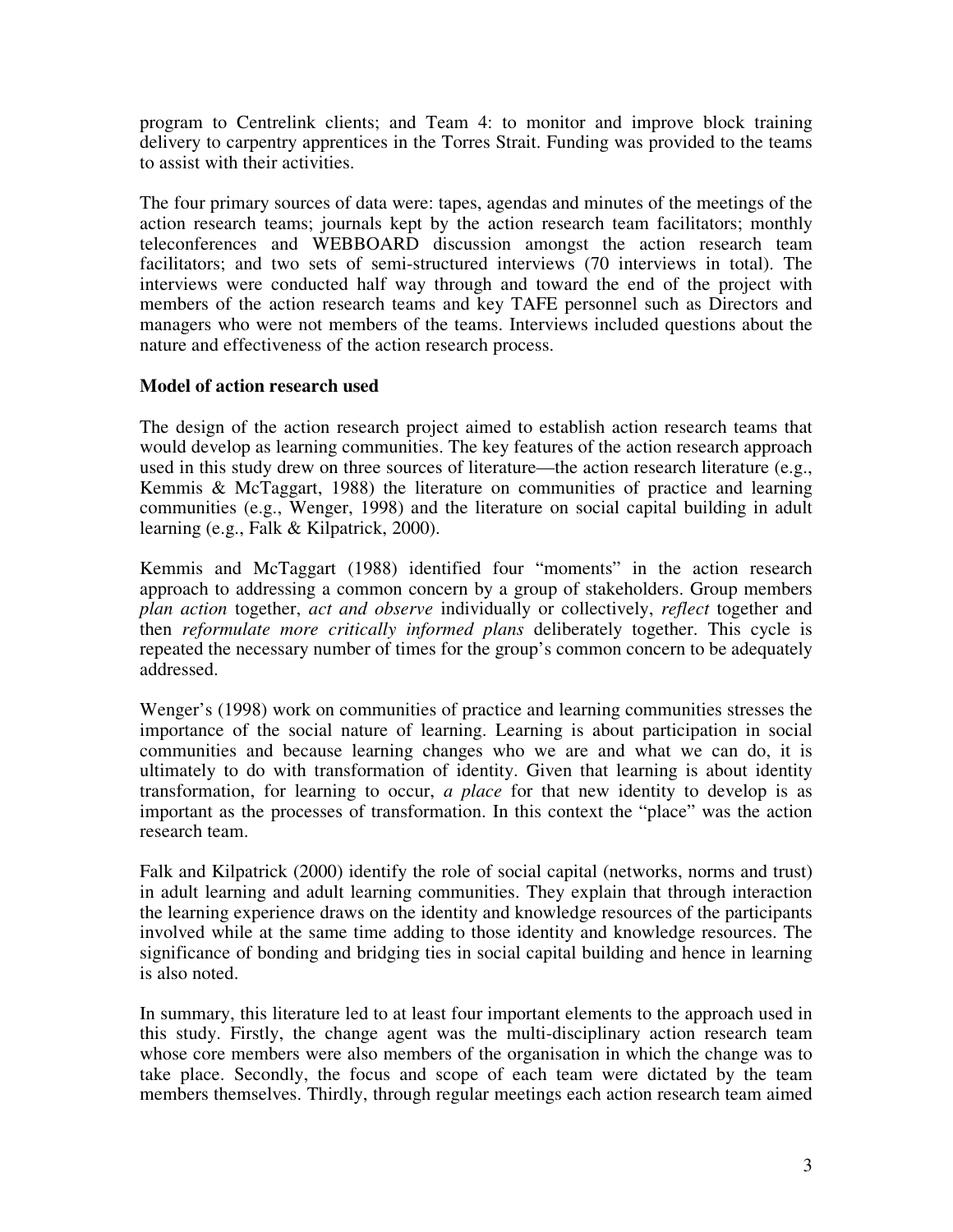to come to a deeper understanding of identified issues(s) before implementing carefully monitored interventions. Lastly, the effectiveness of the process was measured by the extent to which the participants in the process considered their common concern had been addressed.

Another important element in the establishment of each action research team was identifying and utilising the best channels of communication between it and the rest of the institute specifically the Director, relevant line managers, and the Indigenous Units. Setting up protocols for communication was considered critical for ensuring exchange between the team and the organisation in which it was located.

Guidelines for the conduct of the action research project were workshopped over two days by the four team facilitators and the external university based researcher. The role of the external researcher was to assist the facilitators as well as to guide the research. TAFE directors endorsed the projects at the project proposal stage and the study conformed to James Cook University ethics guidelines. Funding was provided to each action research team to assist in the project. A timeframe of twelve months was allocated to the action research teams. Prior to the commencement of the twelve-month period, the team facilitators had three months to organise a team around a common area of concern.

# **Results**

Two sets of results are reported here. The first summarises the outcomes of the action research experience that, in the view of the participants would impact positively on the training experienced by Indigenous students in mainstream programs and hence on their results. The second lists the challenges encountered by the action research teams.

## *Outcomes of the action research experience*

Of the four action research teams that were set up, three met regularly over the year and described their experience as having been worthwhile. The fourth one stopped meeting as a team after six months with the departure of the team facilitator from the organisation being the primary reason for the team's early demise. The outcomes of each team are described in the report (Balatti et al, forthcoming). To different degrees, all teams achieved the following six outcomes: the establishment of a grass-roots group concerned with Indigenous completion rates; the deprivatisation of practice; a concerted effort in seeking Indigenous student feedback; critical reflection on one's own practice; professional development; and a critique of organisational practices.

**1. Formation of a group concerned about Indigenous completion rates:** The action research project was the catalyst for cross-departmental groups to form that had Indigenous completion rates as their focus. This was a new experience in all four institutes:

We have so many issues here that need to be discussed and we never come together as a group to discuss these things. (Indigenous teacher)

The aspirations that action research team members had for their projects provide an indication of their interest in improving Indigenous completion rates and their belief that many of the issues were organisational. These were reported approximately five months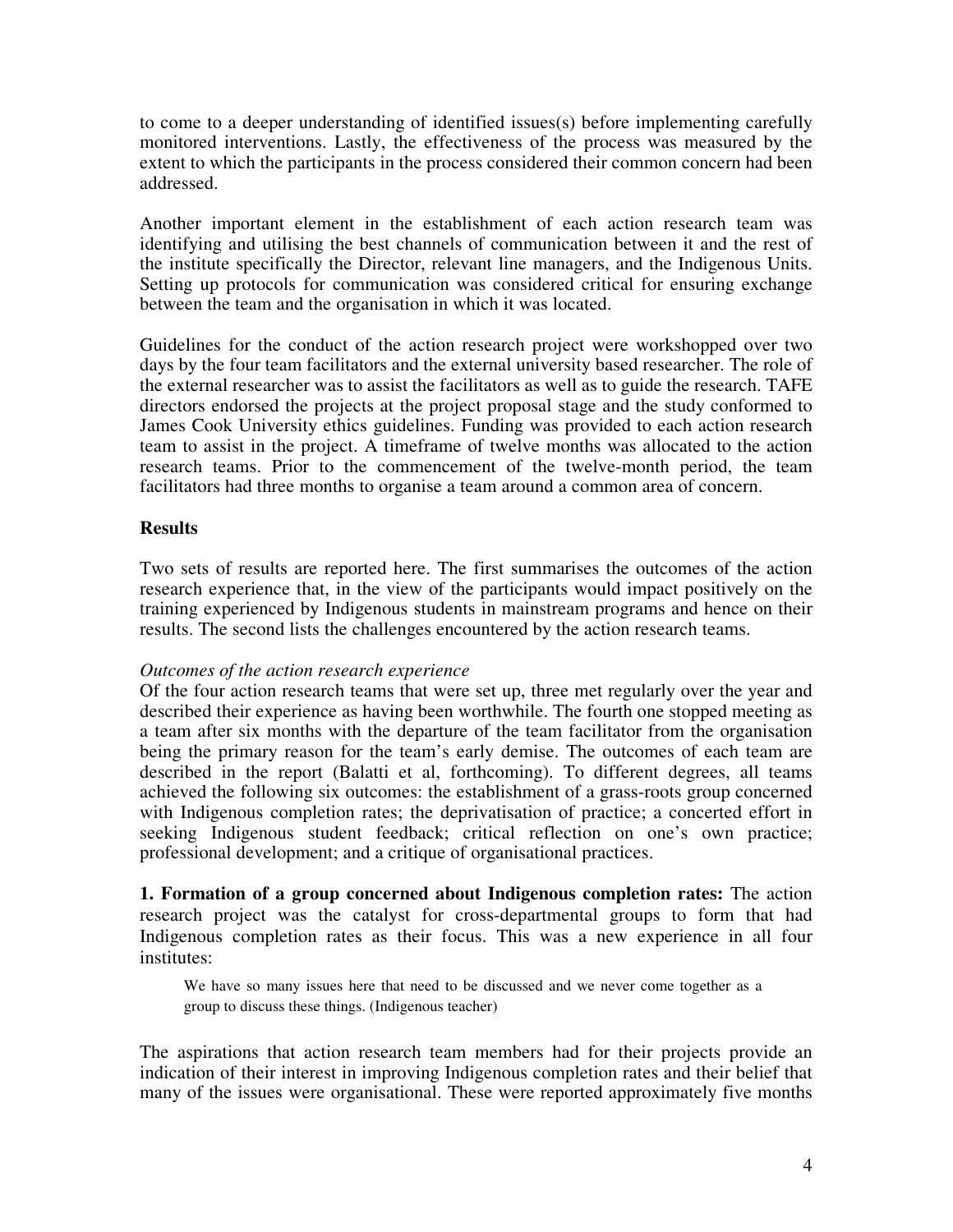after the commencement of the study in response to the question, "What would you like your team to achieve by the end of the year"? Their responses included a desire to develop new working relationships and to improve the collective understanding of the impact that current teaching, administrative and managerial practices were having on Indigenous student performance.

**2. Deprivatisation of practice:** The cross-departmental composition of the teams provided opportunities to listen to and better understand points of view that were not like one's own. Boundaries between different sections of the campus were sometimes successfully crossed as team members discussed rationales for specific actions, reached compromises and created mutual understandings. For a literacy teacher the action research team provided opportunities to develop professional relationships with trade teachers:

I find this action research project where I am actually part of a team has been a fantastic way of breaking into an existing team and becoming part of it and central to everything that happens in that team rather than being the outside person that floats around the edges without any real input.

For a member of the Indigenous unit at one of the institutes, participating in the action research project meant a broadening of outlook:

We have some very big and important issues that we value strongly and should be addressed. They are all high priorities to us. But I think it is also important to take a step away from that and look at the organisation as a whole and see that there are other priorities as well that are outside of Indigenous programs. So we have to look at the strategies for getting our priorities met that fit in with the rest of what the organisation is doing.

**3. Student feedback:** The action research teams quickly ascertained that there was very limited information available at the institutional level on Indigenous student perceptions about their TAFE experiences and the reasons why they withdraw. Team members therefore trialled, with varying degrees of success, different ways of collecting quality data on students' experiences. These approaches were new to the members who offered to undertake the tasks. Some of the methods used included home visits, social functions, videoconferences, and focus group interviews.

**4. Critical reflection on practice:** The team meetings provided opportunities to constructively reflect on the practices around delivering mainstream programs to Indigenous students. This was a new experience for almost all participants and met with varying degrees of acceptance. Many of the members did welcome the opportunity as the following statements suggest:

The real strength of the action research team is a sort of accountability … where people have to justify their thinking more clearly.

The mixture of people has us question what we do more. I expect other people to give me feedback because that's how I grow and learn.

One advantage of the team is that it provides a sounding board that is culturally appropriate.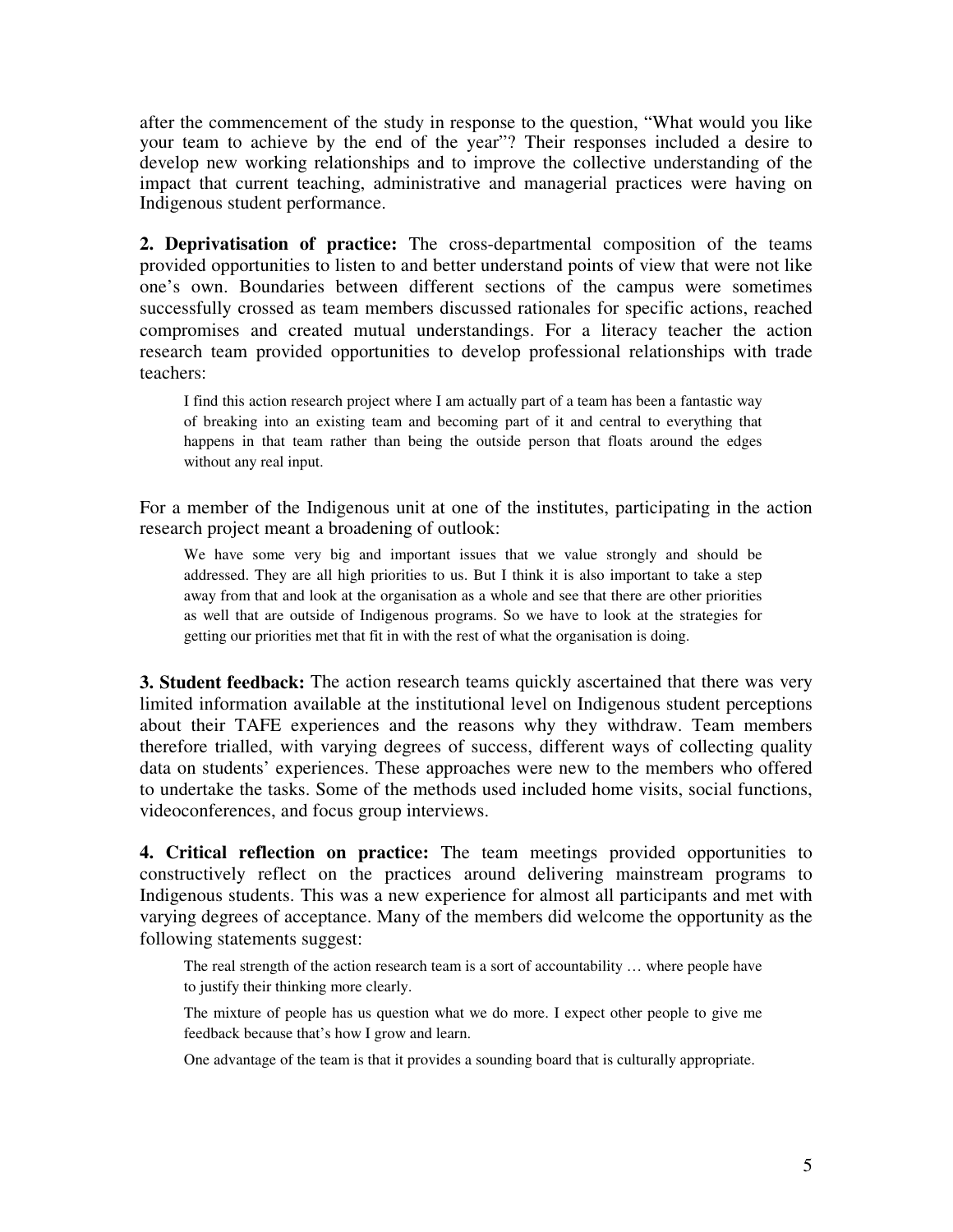**5. Action research process as professional growth:** Many of the participants in the action research project reported that their participation in the project had provided opportunities for professional growth and development. Learnings included better understanding of literacy by vocational teachers and of vocational requirements by the literacy teachers; increased confidence in speaking to colleagues outside the immediate team; and the opportunity to exercise leadership.

**6. Critique of organisational practices:** Discussion around the issue of Indigenous completion rates and attempts to make changes caused the teams to critique organisational practices from this perspective. In so doing, each team identified areas of improvement required within its organisation. In many cases, the action research team did not have the resources or the authority to make changes other than to bring the issues to the attention of directors or managers. Not all action research teams identified the same issues. Below are seven of the major issues identified:

1. Pressure to recruit students to meet class size requirements was conflicting with giving appropriate course guidance and counseling.

2. Information about why Indigenous students were not completing courses was not being collected.

3. Management was not adequately responding to the stresses that teachers sometimes encountered in working with predominantly Indigenous groups.

4. The institute was not contributing to finding solutions to the childcare and transport problems that many Indigenous students were experiencing.

5. Cultural awareness training was not being provided to staff.

6. The literacy needs of Indigenous students were not being adequately met.

7. There was no coordinated effort to bring together pockets of expertise from various faculties that was relevant to delivery on Indigenous communities.

## *Challenges encountered by action research teams*

Two sources of challenges confronted the action research team members over the twelvemonth period. The first stemmed from outside the team. These challenges resulted from existing conditions and/or changes that were occurring within the organisation. The second set of challenges originated from within the action research team itself.

**Challenges from outside the team:** Commitment to the action research team competed with existing responsibilities. Even though all directors and line managers were supportive of the project no allowance was made for the time that the commitment would take. The funding that each team received to conduct the project was not spent on buying time. Most teams had members who worked off-campus and this made suitable meeting times even more difficult to arrange. Only one institute had time for organisational learning formally structured into its schedule. Action research meetings therefore occurred in the "learning corridor" time while in the remaining sites they took place at lunch time.

Organisational culture impacted on the functioning of the action research team. In a negative sense it was evident in the unwillingness that some team members seemed to exhibit in taking responsibility or action. In one site, a member explained it in the following way: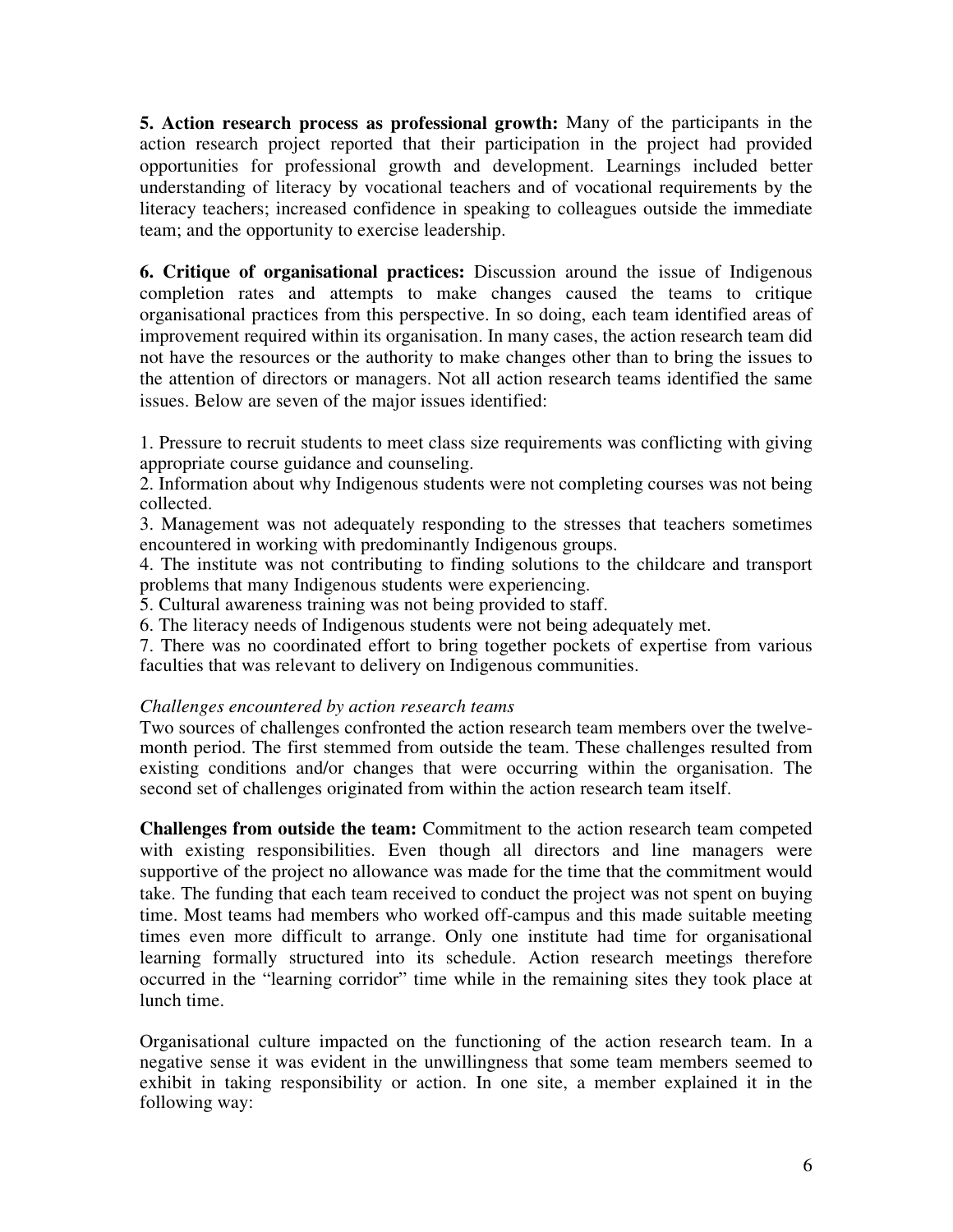There seems to be a reluctance to make something happen. There's a shared helplessness, wanting to take the position of being helpless, about being battered all the time. "This group of people are doing this to us. And we're only teachers," or "We're only admin officers". "Tell us what to do". This is anti-action research.

Organisational changes such as restructuring had an effect. In one site the facilitator's role became markedly more difficult as a consequence. She noted in a journal entry:

The changes to the institute Indigenous programs and staffing and the subsequent flow-on effect to the campus Indigenous Unit has been bad for morale of team members. These factors have contributed to worker overload and less flexibility. It has set up some mistrust for institute and campus management. However the team has provided a sound confidential forum where feelings and frustrations can be aired and possible solutions to problems talked about.

**Challenges from within the team:** Unfamiliarity with the action research process was the main source of difficulties in the initial stages. Almost all members had no knowledge of action research. In response, the facilitators spent time in explaining the process and developing activities that encouraged people to reflect on the issues associated with Indigenous completion rates.

As with other teams, the team building processes of forming, storming, norming and performing applied to the action research team. In some cases, the differences in position the team members held outside the action research group made the processes more difficult. While the goal was for all members to be first and foremost "learners", the existing hierarchical relationships sometimes interfered and made trust building difficult.

The same team diversity that was highly valued by all participants also caused challenges within the team. Developing a common language that could be used by teachers, support officers, administrative staff, and managers alike was one of the challenges faced in forming team cohesion. It was often difficult for an administrative officer to challenge a teacher. One of the Indigenous field officers reflected on her discomfort and reluctance to express herself freely in the absence of open communication:

I have a lot of ideas but they never leave me as I don't want to say anything because I don't know how to say it sometimes*.* When I go to these meetings I get frustrated because I don't understand the philosophy side. I can only bring my own personal opinions into it.

Developing cohesion between teaching teams and other members of the action research group proved challenging for at least two of the teams. A contributing factor was the peripheral involvement that some members had with the student cohort involved. For example in one team, the Indigenous Student Support Officer and the Indigenous cultural adviser had no previous connection with the students or with the teaching team. One facilitator's reflection of a team meeting toward the end of the twelve-month period illustrates the fragility of the team cohesion that had been developed:

In that last meeting I got a sense of them *(the teaching team)* being a closed shop which I thought we had broken down a bit. It's almost as if we pushed a little bit and now they're pulling back and not allowing those boundaries to be crossed. People are isolated in their own pockets, in their own areas. And that makes it really hard.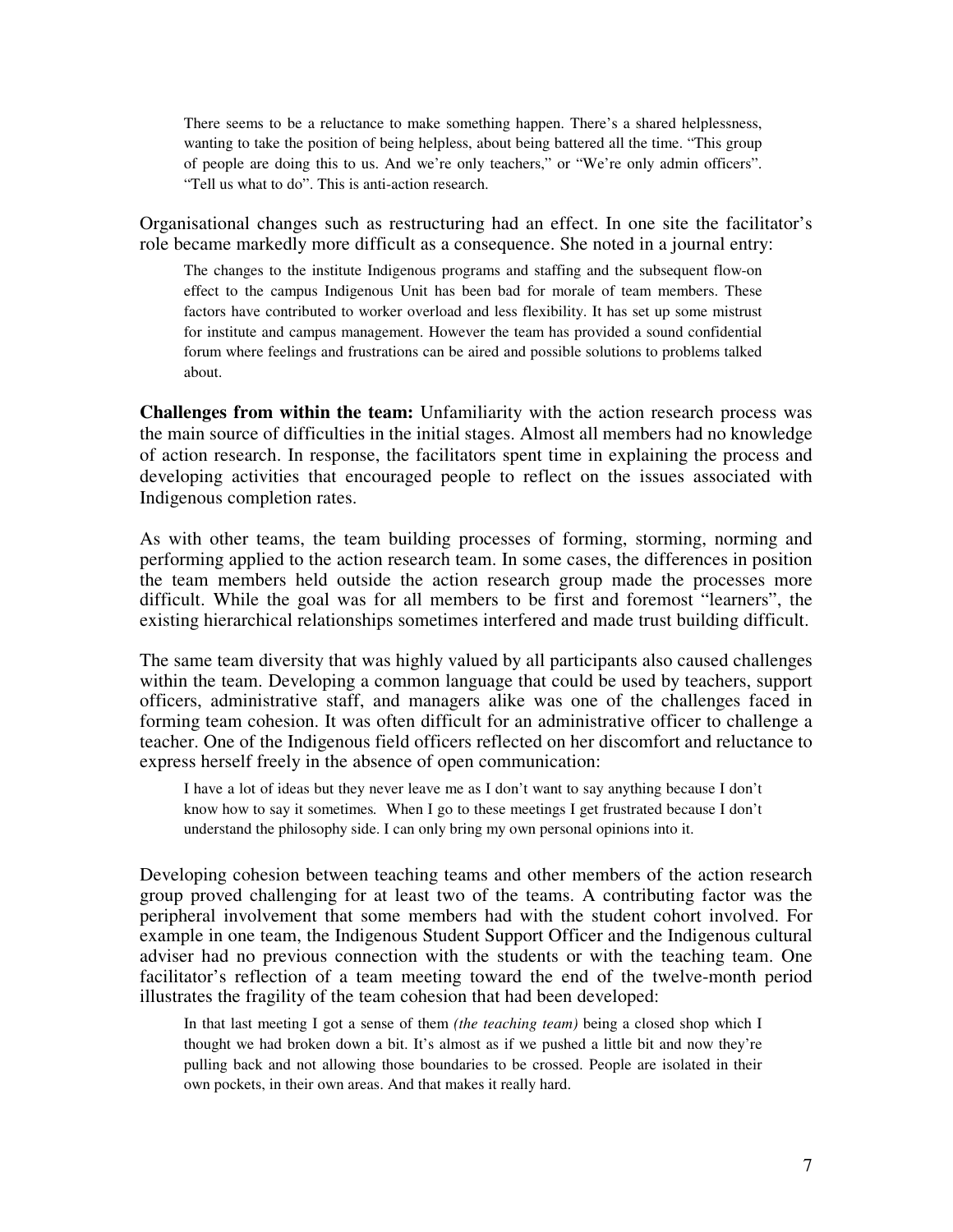# **Discussion**

#### *Nature of the outcomes of the action research process*

The table below summarises the four types of changes or outcomes that occurred to different degrees across all four teams as the result of the action research process. "Changes in student performance" is the most obvious set of changes that is missing from the table. The time frame given to the project was not sufficient to observe any flow-on effects from the changes produced by the action research teams to actual student performance.

| Types of changes                            | Examples                                                                                        |  |  |  |  |
|---------------------------------------------|-------------------------------------------------------------------------------------------------|--|--|--|--|
| Changes in individual practice and          | understanding of the different<br>Increased                                                     |  |  |  |  |
| beliefs                                     | perspectives that exist in an organisation about<br>ways of best servicing Indigenous clientele |  |  |  |  |
| Changes in team practice.                   | Increased discussion of one's teaching practices                                                |  |  |  |  |
| Changes in interdepartmental<br>practice    | More effective collaboration between<br>literacy<br>teacher and vocational training team        |  |  |  |  |
| Changes at a campus level                   | Changes in ways that data are collected about<br>Indigenous students training experiences       |  |  |  |  |
| at a whole-of-institute<br>Changes<br>level | Increased knowledge about organisational factors<br>impacting on Indigenous completion rates    |  |  |  |  |

|  | Table 1: Types of changes produced by participation in the action research project |  |  |  |  |
|--|------------------------------------------------------------------------------------|--|--|--|--|
|  |                                                                                    |  |  |  |  |

## *Factors influencing effectiveness*

The experience of the four action research teams suggests that, once the focus of the team has been identified and management support has been given, there are at least six other factors that impact of the effectiveness of action research as an organisational change process for improving Indigenous completion rates. These are the composition of the team, the team facilitator, the legitimacy of the action research activity, continuity, accountability and the organisational environment overall.

**Composition of the team:** Effective action research teams have a diverse membership that is committed to the purpose of the team and has the capacity in terms of skills and time to contribute what is necessary. Major strengths of the action research teams in this study was their diverse and relevant membership and their capacity to discuss an issue from a number of different perspectives:

Having people outside the delivery team in the action research group is a real benefit. These guys see things that we don't.

**Team facilitator:** The team facilitator is one of the most important elements of the action research project. The facilitator's prior relevant experience, standing and credibility within the team and within the organisation impact heavily on the team's capacity to work effectively. A high level of skills in team building, organising, delegation,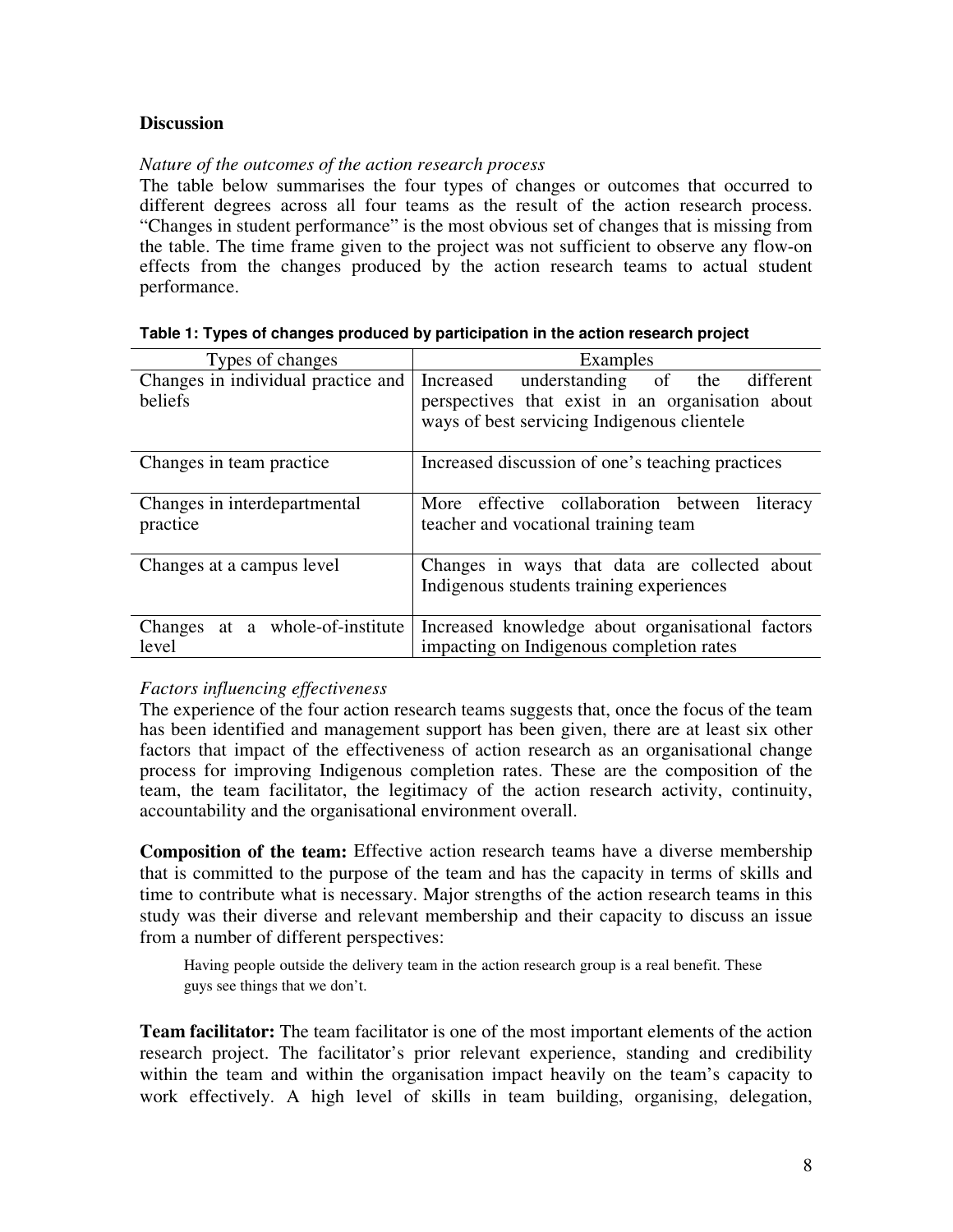communication and facilitation is essential. Knowledge about action research is important and can be provided with professional development. From the team members' perspective in this study, the impartiality of the facilitator is one of the most valued attributes:

We have a facilitator who has worked closely with Indigenous programs but she is able to take a step back from that and be an independent person.

**Legitimising action research activity:** Organisational support for the project requires legitimising the action research project as valued work. In this study facilitators included their activity in the performance management plans; line managers endorsed their staff members' participation in the project; facilitators kept management including directors informed by distributing minutes and having meetings with the relevant directors and managers; directors accepted invitations to attend meetings; and the institute or campus was informed about the establishment of the action research team. Notwithstanding these measures, some team members did not perceive their action research activity as having the same importance as their other duties and responsibilities. It was seen as an add-on task.

**Continuity:** Turnover in team membership reduces the effectiveness of the action research team. In particular, changing facilitators jeopardises the continuation of the action research project as do long absences from the workplace by key members. Continuity requires regular meetings. In this project, one team changed from monthly meetings to fortnightly meetings to maintain momentum.

**Accountability:** It is important to establish to whom in the institute the action research team is accountable. The issue of accountability was not successfully resolved for any of the teams in this study. Accountability to the team itself was not sufficient to ensure that all team members "pulled their weight". Most team facilitators did not feel they had the authority to follow up people who did not fulfil their commitments. Furthermore, the lack of clear lines of accountability diminished the legitimacy of the action research team activity from the participants' perspectives and from their superiors. Factors that may have complicated the accountability issue included the cross-disciplinary nature of the focus of some of the teams and the diverse team membership that included teachers, managers, administrative and support staff from different departments. An increased participation level was reported for one team when the director responsible for the teaching and support staff in the team joined the team as a very active member.

**Organisational environment:** The action research team is subject to the environment of the organisation in which it is located. For example, in organisations that are undergoing change at a rapid rate in terms of priorities and subsequent restructurings, the focus of an action research project can become derailed, trivialised or redundant. The ongoing relevance of an action research project is in many respects determined relative to other emerging priorities. For example, the sense of purpose of one action research team in the study fragmented when the Indigenous unit in the institute was heavily downsized.